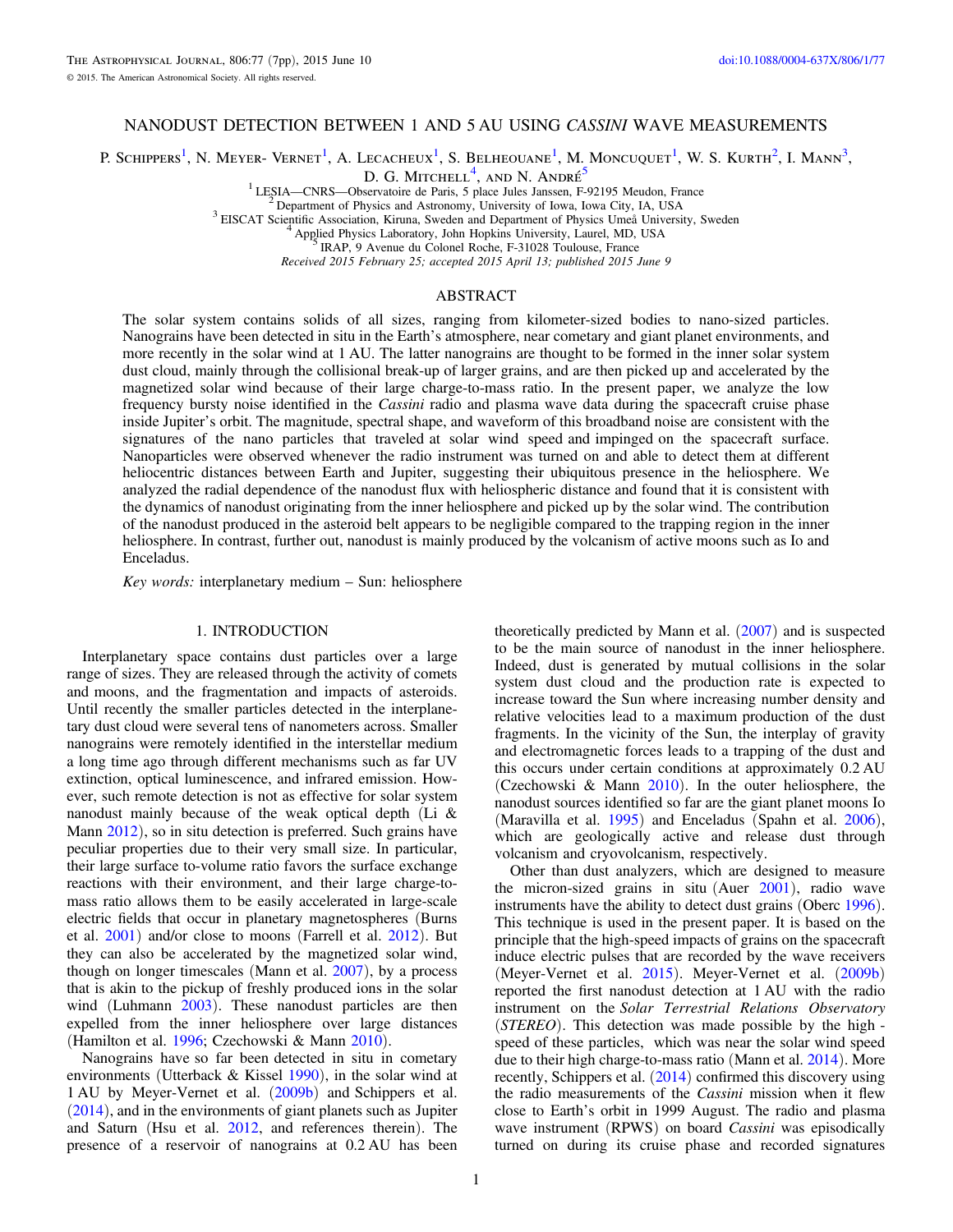<span id="page-1-0"></span>similar to those observed by the same instrument when *Cassini* encountered high-speed nanodust near Jupiter (Meyer-Vernet et al. [2009a](#page-6-0)).

The aim of the present paper is to analyze these signatures and understand the origin of the dust. In Section 2 we recall the method of nanodust detection with radio wave instrumentation. In Section [3,](#page-2-0) we apply the method to identify the dust and estimate the flux with radio wave data on board Cassini. The results are discussed in Section [4](#page-5-0).

## 2. IN SITU DUST DETECTION WITH A RADIO RECEIVER

#### 2.1. Basics of Dust Detection With Wave Measurements

Radio and plasma wave instruments have been traditionally used to measure electromagnetic radiation and to monitor electron bulk properties such as density and temperature through the analysis of electrostatic fluctuations induced by the charged particle thermal motion around the antennas (i.e., thermal noise spectroscopy; Meyer-Vernet [1979](#page-6-0)). Although radio and plasma wave receivers are not designed for dust measurements, they are capable of revealing the presence of microdust and nanodust (within certain conditions). Indeed, electric antennas are sensitive to dust because the high-speed impact of a dust grain on a spacecraft surface generates a plasma cloud whose expansion creates charge decoupling (Drapatz & Michel [1974](#page-6-0)). This method is complementary to conventional impact ionization dust detectors, which provide more information per impact, but are limited by the small size of the detectors. In the solar wind the spacecraft is positively charged because of photoelectron emission so that the electrons from the expanding cloud are recollected by the target while the expanding ions induce a potential on the spacecraft and antennas (Meyer-Vernet et al. [2014](#page-6-0)). This holds until the density of the cloud reaches the density of the ambient plasma, so that the characteristic time of this process satisfies

$$
\tau_r \lesssim (3Q/(4\pi en))^{1/3}/v_E,\tag{1}
$$

where  $Q$  is the charge of the plasma cloud,  $n$  is the ambient density, and  $v_E$  is the expansion velocity (Meyer-Vernet et al. [2009a,](#page-6-0) [2009b](#page-6-0)). The electric signal measured by the antennas can then be used as a diagnosis of the dust. This technique is very sensitive because of the large detection area and solid angle that are the result of the whole spacecraft surface being the target. It was first developed to analyze microdust at Saturn using the radio instrument on board Voyager (Aubier et al. [1983](#page-6-0); Gurnett et al. [1983](#page-6-0); Meyer-Vernet et al. [1996](#page-6-0)), and was extended to fast nanodust detection at Jupiter (Meyer-Vernet et al. [2009a](#page-6-0)) using the wave data from Cassini, and at 1 AU using STEREO/WAVES (Meyer-Vernet et al. [2009b](#page-6-0)) and Cassini/ RPWS (Schippers et al. [2014](#page-6-0)).

The maximum voltage amplitude between one antenna and the spacecraft produced by the impact of one dust grain on the spacecraft surface can be written as

$$
\delta V \simeq \Gamma Q/C,\tag{2}
$$

where  $Q$  is the charge generated by the dust impact,  $C$  is the capacitance of the spacecraft surface, and  $\Gamma$  is the antenna gain  $(\simeq 0.4$  in this case). The impact charge Q depends on the grain mass and speed, with various relationships of the form  $Q \propto m^{\alpha} v^{\beta}$ , with  $\alpha \simeq 1$  and  $\beta \simeq 3 - 4.5$ . The coefficients depend on mass, speed, angle of incidence, and grain and target composition (Goeller & Gruen [1989;](#page-6-0) Burchell et al. [1999](#page-6-0)), and have not been measured for either nanodust or  $v > 70$  km s<sup>-1</sup> (Auer [2001](#page-6-0)).

According to McBride & McDonnell ([1999](#page-6-0)), the charge released can be approximated by

$$
Q = 0.7 \, \text{mv}^{3.5},\tag{3}
$$

where  $m$  and  $v$  are respectively the mass and the speed of the grain. This method is then sensitive to massive dust particles and/or fast particles (speeds higher than a few  $km s^{-1}$ ) as the induced charge is strongly dependent on the speed. However, it is not able to separately determine the speed and the mass of the particles. Note that impact ionization yields of materials relevant for Cassini have been reported for microdust at speeds <40 km s<sup> $-1$ </sup> (Collette et al. [2014](#page-6-0)). Extrapolating these results for nanodust impacting at several hundreds of  $km s^{-1}$ produces charges of the same order of magnitude as Equation  $(3)$ .

The power spectrum of pulses of amplitude (2) with impact rate unity is

$$
V_{fi}^2 \simeq 2(\Gamma Q/C)^2 \omega^{-2} \Big( 1 + \omega^2 \tau_r^2 \Big)^{-1},\tag{4}
$$

where  $\tau_r$  is the pulse rise time and  $\tau_d$  > > 1/ $\omega$  the pulse decay time (Meyer-Vernet [1985](#page-6-0)). When the rise time exceeds  $1/\omega$ , which occurs in low density plasma such as solar wind, the signal is then proportional to

$$
V_{fi}^2 \propto \omega^{-4}.\tag{5}
$$

For a cumulative distribution of the grain flux  $F(m)$  over a surface S, the expected power spectrum is

$$
V_f^2 \simeq S \int_{m_{\min}}^{m_{\max}} dm \frac{dF(m)}{dm} V_{\tilde{f}}^2(m). \tag{6}
$$

#### 2.2. Plasma Wave Instrument On Board Cassini

The radio and plasma wave instrument on board Cassini (Gurnett et al. [2004](#page-6-0)) is composed of five detectors that are connected to three 10 m length electric antennas. The present analysis is mainly based on the High Frequency Receiver (HFR), which acquires the power spectral density from 3.7 kHz to 16 MHz (in the present study we only use the lowest filter ranging up to 16 kHz). We also analyze time series measured by the Five-Channel Waveform receiver, which acquires waveforms in passbands of either 1–26 Hz or 3 Hz–2.5 kHz. On Cassini, the antennas are positioned symmetrically with respect to the spacecraft body, which means that we expect that the measurement in "monopole" mode (when the potential is measured between one antenna and the spacecraft body) should be similar for all the antennas (Meyer-Vernet et al. [2014](#page-6-0)). As a consequence, the voltage measured in "dipole" mode (potential difference between two antennas) should be negligible in the absence of other sources of electric fields and of dust impact on one of the antennas. On Cassini, one of the antennas is always connected in monopole (w), while the two other antennas are either connected in monopole or dipole (u–v). Thus, in the present study, we will use the absence of a signal in dipole mode to ensure that the data used are not contaminated by plasma and electromagnetic waves, and base the dust measurements on data acquired in monopole mode.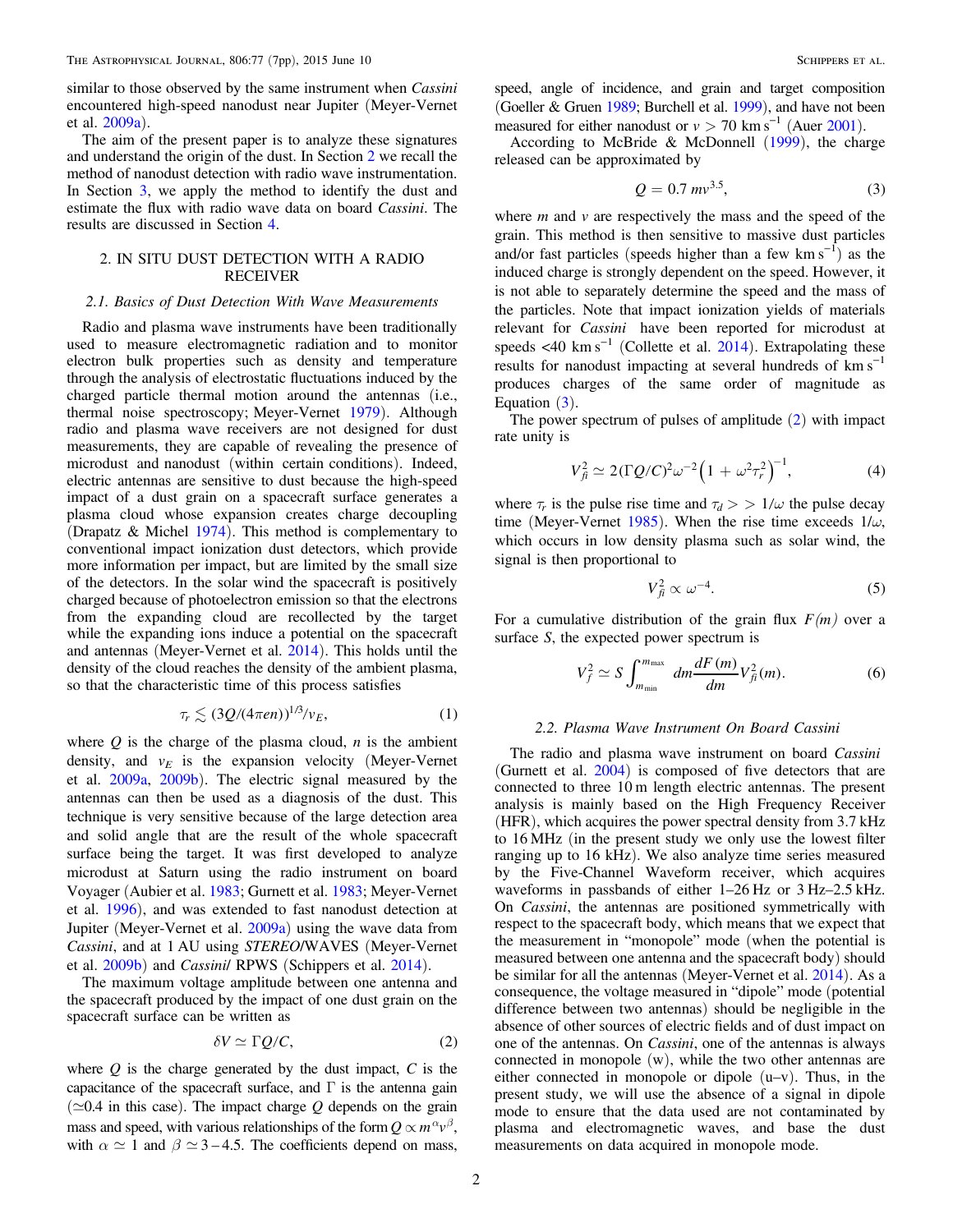<span id="page-2-0"></span>

Figure 1. Panel (a): electric power spectral density as a function of frequency and time on day 004 of 1999 between 00:00 and 18:00 UT and acquired with antenna Z in monopole mode. Panel (b): voltage power spectral density spectra at 09:54 UT and 10:07 UT, in solid and dashed lines, respectively. Three power spectral density models are superimposed: (1) the dust impact model  $V_f^2 \propto \omega^{-2} (1 + \omega^2 \tau_r^2)^{-1}$  (in red); (2) the dust impact model with  $\tau_r > 1/\omega$ :  $V_f^2 \propto \omega^{-4}$  (in green); and (3) the plasma noise model  $V_f^2 \propto \omega^{-2}$  (in blue). Panels (c) and (d): same as Panels (a) and (b) on day 058 of 2000 between 00:00 UT and 10:00 UT.

## 3. DUST IDENTIFICATION AND FLUX CALCULATION

## 3.1. Wave Data Set

During its phase cruise to Saturn, the instruments on board Cassini were turned on several times, which will be discussed in turn below.

## 3.1.1. The ICO Period: 1.6 AU

From 1998 December to 1999 January, the instruments underwent a commisioning phase ("ICO").

Figure  $1(a)$  displays the electric power density spectrogram in  $V^2/m^2/Hz$  acquired by the HFR receiver in monopole mode

 $(w)$  on 1999 January 4 between 00:00 UT and 18:00 UT, when the spacecraft was at a heliospheric distance of 1.56 AU. We observe (1) a continuous background noise at low frequency due to the impact of the plasma on the spacecraft and (2) a sporadic and bursty broadband signal. Figure  $1(b)$  shows the voltage power spectral density at two different times on day 1999-004: inside and outside a "burst" event. At 09:54:30 UT (outside), the signal is well-modeled by a power law  $\propto \omega^{-2}$ , which is typical of a plasma ("shot") noise signature in both amplitude and spectral index (Meyer-Vernet & Perche [1989](#page-6-0)). At 10:07 UT, the voltage power is enhanced by two orders of magnitude, and the slope is steeper than the plasma background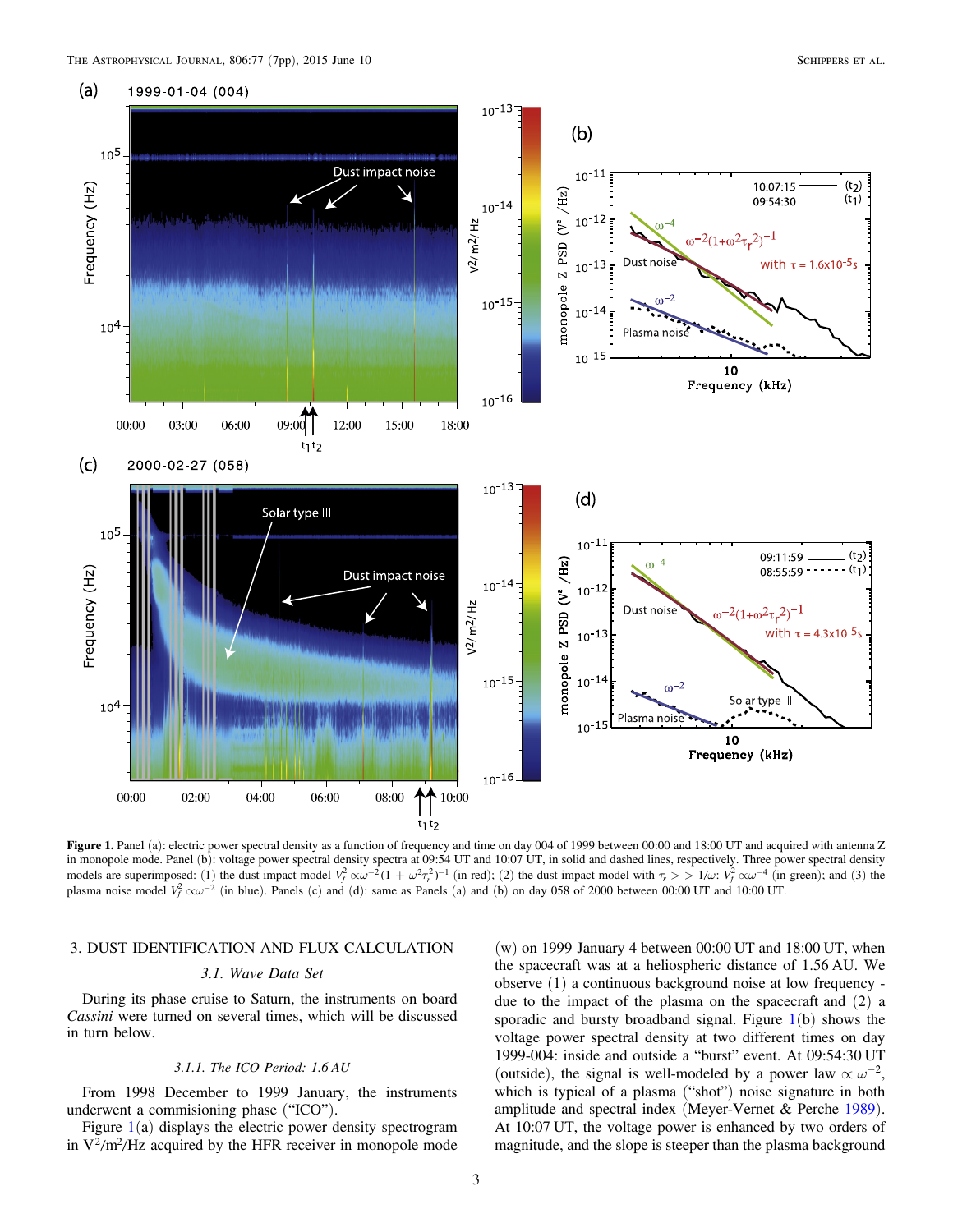<span id="page-3-0"></span>

Figure 2. Electric field time series acquired by the RPWS/Waveform receiver (WFR) on 1999 January 4 on monopole w. The signal displays spiky signatures that are typical of nanodust impacts on the spacecraft (Zaslavsky et al. [2012](#page-6-0)).

noise. We have superimposed two approximate models of the dust impact power spectrum with Equations  $(4)$  $(4)$  $(4)$  and  $(5)$  $(5)$  $(5)$ , respectively in red and green.

Figure 2 displays the electric field time series acquired by WFR in monopole mode the same day, at 10:06:34 UT. We observe the following.

- 1. The signal displays a series of spikes typical of dust impact ionization. The complicated shape is expected to be produced by the electric field induced by the impact ions, the recollected electrons, and the finite charging timescale of the spacecraft/antenna/receiver system.
- 2. The amplitude of the electric field in the spike  $\delta E = \delta V$  $L \approx 1$  mV m<sup>-1</sup> is consistent with the potential (Equation  $(2)$  $(2)$  $(2)$ ) produced by the impact of particles of a few nanometers at about the solar wind speed (with  $L =$ 10 m,  $C = 200 \text{ pF}$ , and the induced charge given by Equation  $(3)$  $(3)$  $(3)$ ).
- 3. The occurrence of the spikes is consistent with the flux on the spacecraft surface  $S \simeq 15 \text{ m}^2$  of interplanetary nanograins predicted by extrapolating the Grün et al. ([1993](#page-6-0)) model to the sub-micron size range using the collisional fragmentation law  $F(m) \propto m^{-5/6}$ .

## 3.1.2. Near Earth's Orbit: 1 AU

From 1999 August 15 and September 15, the Cassini instruments were turned on during the Earth flyby (1999 September 19). Schippers et al.  $(2014)$  $(2014)$  $(2014)$  reported the first nanodust detection at about 1 AU with Cassini using RPWS/ HFR data during this period; those results confirmed the STEREO observations by Meyer-Vernet et al. ([2009b](#page-6-0)).

## 3.1.3. In the Asteroid Belt: 2.9 AU

Between 2000 February 23 and March 3, the radio instrument was turned on again. The Cassini spacecraft was then around 2.9 AU, within the asteroid belt. Figures  $1(c)$  $1(c)$  and (d) display the same information as in Figures  $1(a)$  $1(a)$  and (b) for 2000 February 27. In this data sample, we observe the following.

- 1. The plasma noise level (proportional to the plasma density) is smaller than in Figure  $1(b)$  $1(b)$  by a factor of about 3, equal to the the solar wind density decrease between 1.6 and 2.9 AU.
- 2. The dust noise intensity is extremely variable.
- 3. The dust noise is closer to the  $\omega^{-4}$  power-law model. This is consistent with the first point, since the rise time (Equation ([1](#page-1-0))) is expected to increase as the local plasma density decreases.

#### 3.1.4. Beyond the Asteroid Belt up to Jupiter's Orbit

Before Cassini reached its closer position to Jupiter (2000 December 30), the instrument was turned on for about four months. However, during this period the RPWS/HFR mode was not adequate for detecting nanograin impacts because at a closer distance to the planets, the instrument configuration was adapted in order to measure planetary radioemissions at a high rate. To do so, the integration time  $\Delta t$  was set to a value four times smaller than during the previous period. Since the receiver averages the spectral density over the integration time, grain detection requires that the impact rate be high enough to ensure at least one impact during this time.

Unfortunately,  $\Delta t$  then becomes so small that during this period virtually no nanograin can impact the spacecraft surface unless the flux is much greater than the model (black line in Figure [5](#page-5-0)). Indeed, with a cumulative flux  $\propto$  m<sup>-5/6</sup>, the maximum mass impacting during  $\Delta t$ , given by  $F(m_{\text{max}})S \Delta t \simeq 1$ , is smaller than that of 1 nm grains. A possible explanation for the lack of subnanometer grains is that the electric field at the grain surface becomes so high that the electrostatic stress can exceed the maximum grain cohesion strength, causing the grain's explosion (Meyer-Vernet et al. [2015](#page-6-0)).

#### 3.2. The High Energy Particle Detector Discharge Issue

During the early mission, the Magnetospheric Imaging Instrument (MIMI; Krimigis et al. [2004](#page-6-0)) on board Cassini reported an issue: discharges of the Imaging Neutral Camera (INCA), possibly triggered by dust impacts and/or sunlight shining on the charged particle rejection plates (Schippers et al. [2014](#page-6-0)). These discharges were thought to be produced by the negative high voltage applied to the plates. Evidence was found that RPWS data were contaminated by MIMI/INCA discharges (Schippers et al. [2014](#page-6-0)). A discharge monitor was incorporated in the MIMI instrument to identify and discard the corrupted data. It takes into account a couple of noise indicators that are identifiable in a few control parameters of INCA. Using this device led us to remove short time intervals that were possibly affected by contamination by these discharges. This type of contamination was strongly reduced after the MIMI instrument team decided to turn off the negative voltage mode on day 13 of 2001.

#### 3.3. Nanodust Flux Determination

To calculate the flux of nano particles from the measured power spectral density from Equation  $(6)$  $(6)$  $(6)$ , we need the following.

1. To assume a power index for the distribution function  $F(m)$ . Here we choose the low mass extrapolation of the interplanetary dust model by Grün et al. ([1985](#page-6-0)), which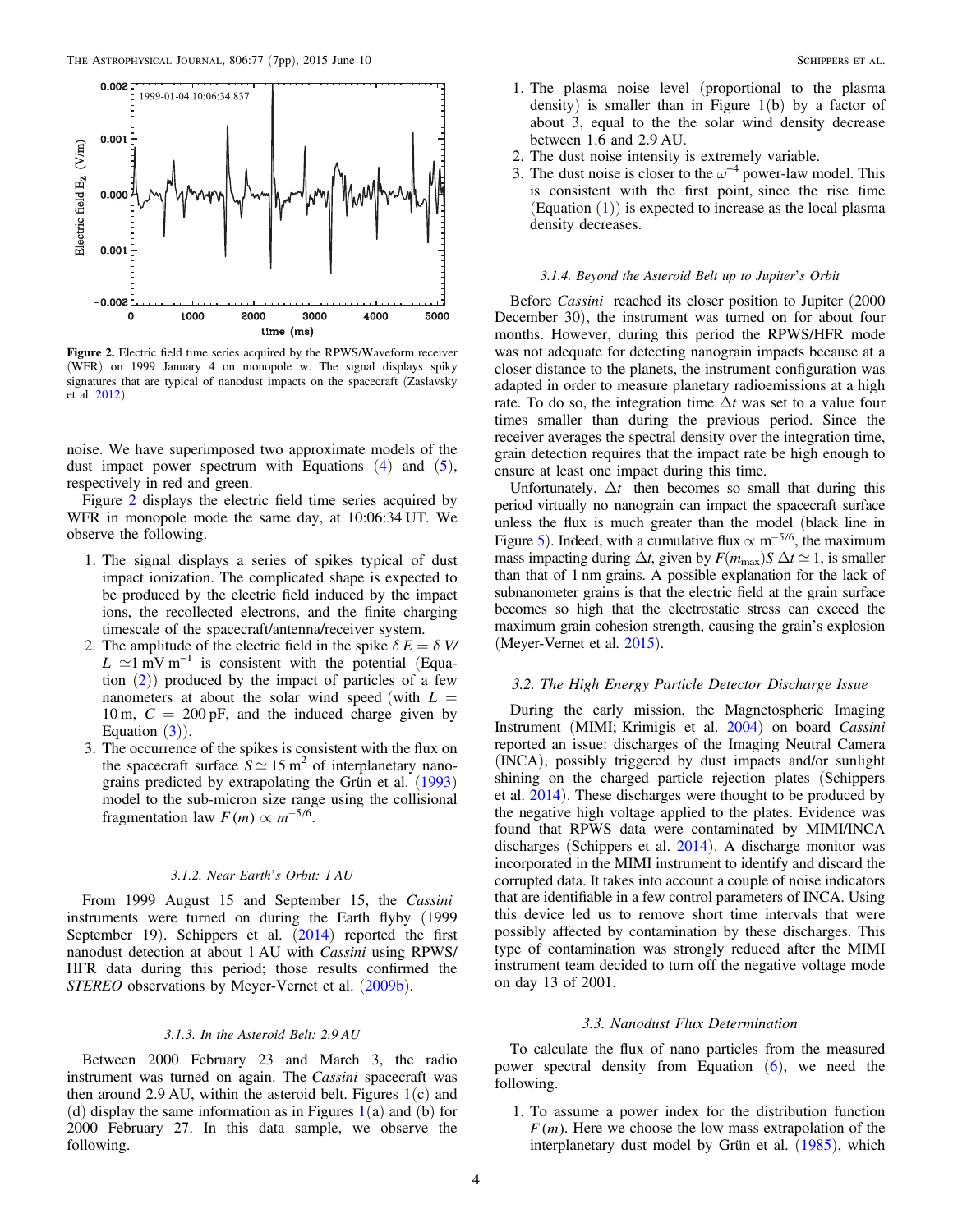<span id="page-4-0"></span>

Figure 3. Panel (a): RPWS/HFR spectrogram of the electric field below 200 kHz between 2000 February 23 and March 03. Panel (b): normalized nanodust flux  $F_0$ calculated by equating the theoretical power spectra model expected for a dust mass distribution flux  $F = F_0 m^{-5/6}$  from dust collisional fragmentation (Dohnanyi [1969](#page-6-0)) and the measured power  $V_f^2$  at 10 kHz. Gray vertical lines indicate time intervals when MIMI/INCA discharges were identified (discarded from our data set). Panel (c): Histogram of  $F_0$  for the full time interval.

yields the cumulative distribution

$$
F(m)=F_0m^{-5/6}.
$$

In that case, Equations  $(4)$  $(4)$  $(4)$  and  $(6)$  $(6)$  $(6)$  lead to:

$$
V_f^2 \simeq 0.7 S(\Gamma/C\tau_r)^2 v^7 F_0 m_{\text{max}}^{7/6}/\omega^4,
$$

where S is the spacecraft surface ( $\simeq$ 15 m<sup>2</sup>),  $m_{\text{min}}$  and  $m_{\text{max}}$  are the minimum and maximum detected mass in kg, v is the speed in  $km s^{-1}$ , and the approximation ([5](#page-1-0)) is valid for  $\omega \tau_r \gg 1$ .

2. To consider the speed of the grain particles  $v_d$ . Numerical simulations show that at distances farther than 1 AU, grains with radii smaller than about 10 nm are accelerated at a speed close to

$$
v_d = \frac{(v_{sw} \times B) \times B}{B^2},
$$

where  $v_{sw}$  is the solar wind speed and *B* is the interplanetary magnetic field (Czechowski & Mann [2012](#page-6-0); Meyer-Vernet et al. [2015](#page-6-0)). According to Equation (9), we estimate a nanograin impact speed of 360 km s<sup> $-1$ </sup> at 1.6 AU and 450 km s−<sup>1</sup> at 2.9 AU.

At each time, we calculate the flux  $F_0$  by equating the expression (8) to the measured spectral power (Schippers et al. [2014](#page-6-0)). In order to eliminate the contributions of discharges, radio and plasma emissions, and plasma quasithermal noise, we have carefully selected the times when the following conditions are met.

- 1. MIMI/INCA indicators do not show evidence of the presence of discharges (from Section [3.2](#page-3-0)).
- 2. The average index of the power law adjusted to the measured spectrum lies between −2.2 and −4, as expected for dust impacts (from Section [2.1](#page-1-0)).
- 3. The levels of the three monopoles are similar (within 50%) when they are available (Meyer-Vernet et al. [2009a](#page-6-0)), as expected for pulses in spacecraft potential.
- 4. The ratio between the measurements in monopole and dipole mode is greater than a factor of 3. This condition enables us to eliminate contributions from plasma wave electric fields.

The flux calculation and criteria were applied to the data acquired during the Cassini ICO period (1999 January 4) and the asteroid belt crossing (2000 February 23–2000 March 3). Figure  $3(a)$  displays the power spectral density for the asteroid belt crossing. The corresponding normalized flux  $F_0$  is plotted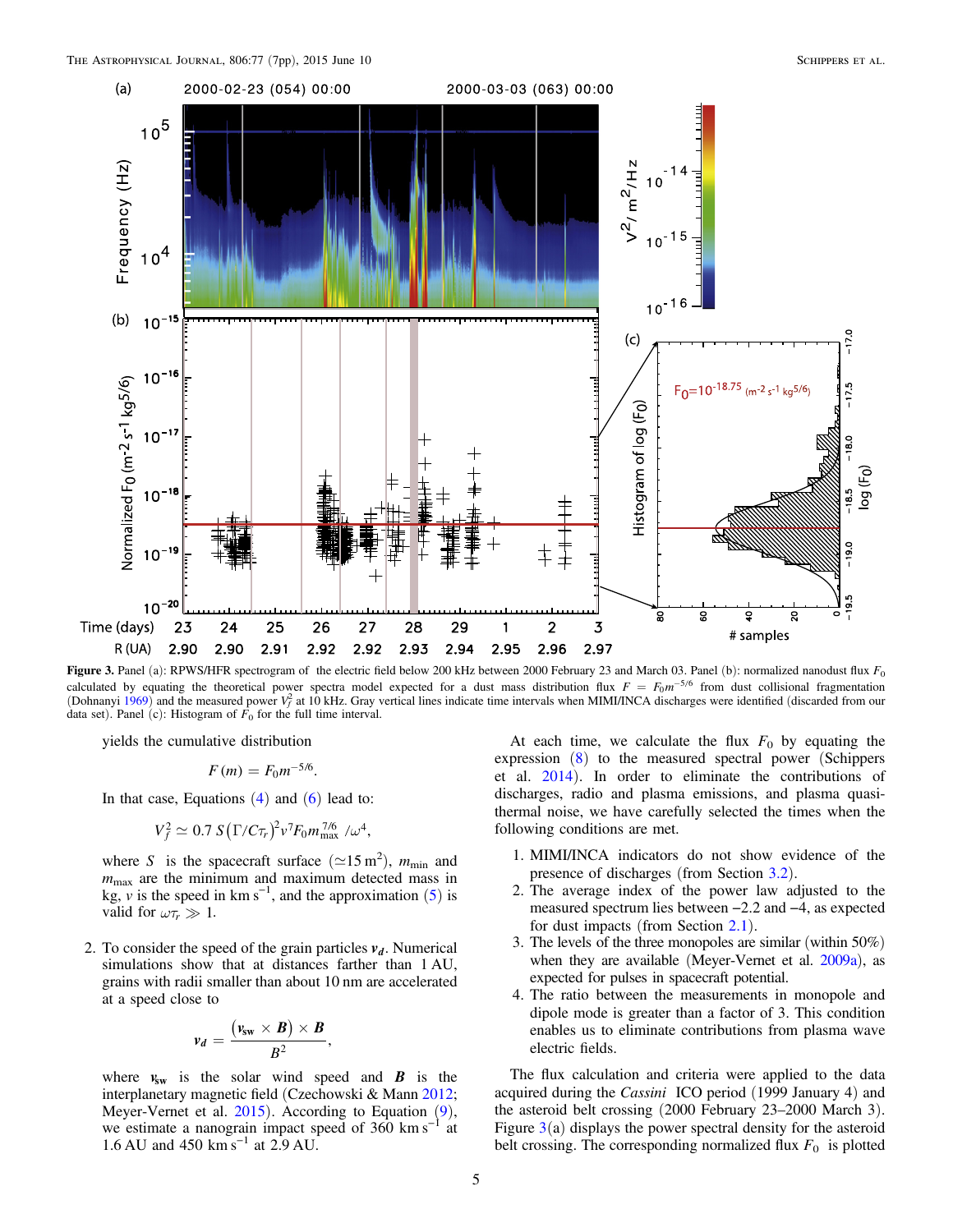<span id="page-5-0"></span>

Figure 4. Panel (a): *Cassini* trajectory (black solid line) with periods when the RPWS/HFR detector was able to detect dust (in green) and when we actually observe nanodust (in red). With Cassini we were able to identify nanodust whenever the instrument could measure it: after Earth flyby at 1 AU (Schippers et al. [2014;](#page-6-0) confirmation of STEREO results by Meyer-Vernet et al. [2009b](#page-6-0)), at 1.56 AU (this paper), at 2.9 AU (this paper), and 5 AU (Meyer-Vernet et al. [2009a](#page-6-0)). Panel (b): radial dependence of nanodust flux with mass =  $10^{-20}$  kg. *Cassini* measurements (except at 5 AU) appear to follow the decreasing trend  $\propto \frac{1}{r^2}$  (solid black line) predicted by simulations (see Figure 5). At 5 AU, we superimposed measurements from Krüger et al. ([2006](#page-6-0)) obtained with Galileo and Ulysses. The references ([K2006](#page-6-0)), ([MV2009](#page-6-0)), and ([Sch2014](#page-6-0)) stand for Krüger et al. ([2006](#page-6-0)), Meyer-Vernet et al. ([2009a](#page-6-0)), and Schippers et al.  $(2014)$  $(2014)$  $(2014)$ , respectively.

in Figure  $3(b)$  $3(b)$  with black crosses, with the discharge intervals indicated in gray vertical lines. The horizontal line represents the flux  $F_0$  averaged on the whole time interval. Figure  $3(c)$  $3(c)$ displays the histogram of the flux values. It shows a Gaussian distribution around  $F_0 \simeq 10^{-18.75 \pm 0.23} \text{ m}^{-2} \text{ s}^{-1} \text{ kg}^{5/6}$ , with a slight excess toward large values. Note the lack of data points in the low flux part of the distribution, which is expected to be due to the threshold effect of the criteria described above and to the small integration time  $\Delta t$ . The average normalized flux calculated from data acquired at 1.6 AU is  $F_0 \simeq 10^{-18.12 \pm 0.11} \,\mathrm{m}^{-2} \,\mathrm{s}^{-1} \,\mathrm{kg}^{5/6}$ , whereas the average normal-ized flux determined at 1 AU (Schippers et al. [2014](#page-6-0)) is  $F_0 \simeq 10^{-17.94 \pm 0.14}$  m<sup>-2</sup> s<sup>-1</sup> kg<sup>5/6</sup>.



Figure 5. Simulation of nanodust flux distribution across the heliosphere for a dust source located near 0.2 AU, in focusing and defocusing electric field configuration (pointing toward and away from the current sheet, respectively). Dust flux radial dependence is very close to the power law  $1/r^2$  (solid line).

## 4. RADIAL DISTRIBUTION OF NANODUST IN THE HELIOSPHERE AND DISCUSSION

Figure 4 displays the intervals when the instrument was on and able to detect nanodust because the integration time was large enough (marked in green) and displays the intervals when the instrument exhibited nanodust signatures (marked in red). Nanodust is observed whenever the instrument is capable of detecting them.

Our determination of the nanodust flux at three Cassini positions (1, 1.6, and 2.9 AU) in the solar wind with Cassini gives, for the first time, an estimate of the nano flux radial distribution and hints about the dynamics in the inner heliosphere. In Figure 4, we display the cumulative nanodust flux deduced from the data for particles of mass  $10^{-20}$  kg at the three positions (in red); the solid vertical extension of the bars corresponds to the mean flux value  $\pm 1\sigma$  and the dotted bars range from the mean flux  $\pm 3\sigma$ . The superimposed black solid line represents a  $r^{-2}$ power-law model starting from the cumulative flux at 1 AU, F<sub>1AU</sub>, determined by Schippers et al. ([2014](#page-6-0)) at  $m = 10^{-20}$  kg. The other symbols denote measurements close to Jupiter.

The crosses, triangles, and diamonds show data from the Cosmic dust analyzer on board Ulysses and Galileo (Krüger et al. [2006](#page-6-0)), whereas the square stems from Cassini/RPWS (Meyer-Vernet et al. [2009a](#page-6-0)). The color code refers to the distance of the spacecraft with respect to Jupiter. These measurements around 5 AU were attributed to high-velocity dust streams ejected by Jupiter (Grün et al. [1993;](#page-6-0) Grun et al. [1996;](#page-6-0) Krüger et al. [2006](#page-6-0)). Various observations by dust detectors on board Ulysses, Galileo, and Cassini during spacecraft encounters with Jupiter together with trajectory simulations (Zook et al. [1996](#page-6-0); Graps et al. [2001](#page-6-0)) have shown a grain size of about 5–10 nm (i.e., mass  $\simeq 10^{-21}$ –10<sup>-20</sup> kg) with  $\frac{6}{a}$  speed of 200–450 km s<sup>-1</sup>.

Our result reveals the following.

- 1. The nanodust appears ubiquitous in the interplanetary medium at least near the ecliptic between 1 and 5 AU.
- 2. The interplanetary nanodust flux decreases outward, suggesting production in the innermost heliosphere, inside Earth's orbit, and different from timely and spatially limited sources such as comet and planets. This result is consistent with Mann et al. ([2007](#page-6-0)), who suggested the